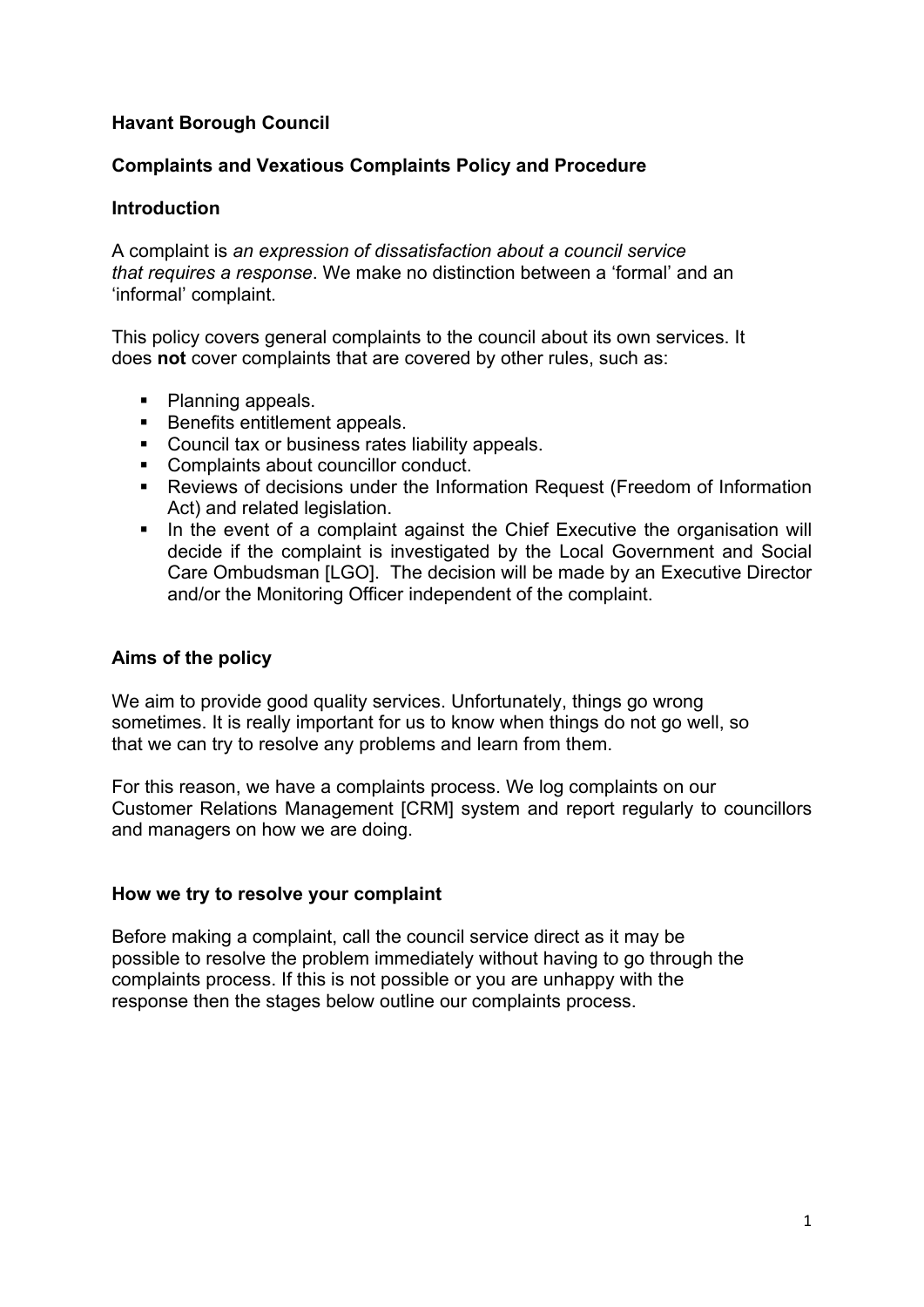# **Corporate Complaints Process**

## **STAGE 1 – Team Leader/ Manager**

The Team Leader or Manager for the relevant service will receive your complaint.

He or she will oversee the investigation and respond directly to you. He or she may need to contact you to clarify the details of your complaint. If this is done by telephone, he or she will follow this up with a letter or email. It is very important that we understand exactly what the complaint is before we investigate.

We aim to acknowledge your complaint in writing or email within 3 working days and provide an answer within 10 working days. Sometimes, a complicated complaint may take longer. We will keep you informed if this happens.

### **STAGE 2 - Head of Service**

If you are not satisfied with the Team Leader or Manager's reply, you may contact the Head of Service, who will try to provide a full response within 15 working days. If their response is likely to take longer they will contact you and agree a resolution date.

You may wish to contact the Head of Service to make your first complaint, but he or she may decide to ask the appropriate Team Leader or Manager to respond directly to you.

#### **Stage 3 – Ombudsman**

If you are not satisfied with the Head of Service's reply, you may contact the LGO. This is the independent organisation that looks into complaints against councils.

You may obtain a leaflet about the Ombudsman by visiting: [www.lgo.org.uk/making-a-complaint](http://www.lgo.org.uk/making-a-complaint).

#### **How to complain**

We are happy to receive your complaint in a variety of ways.

Website: fill in the complaints form on the council website

Email: email your complaint to [info@havant.gov.uk](mailto:info@havant.gov.uk)

Telephone: if you know it, call the telephone number of the appropriate service, or call our general number 023 9244 6019, and ask to speak with the Operator who will then transfer you to the senior manager of that service

Letter: address your letter to the "Team Leader or Manager", naming the relevant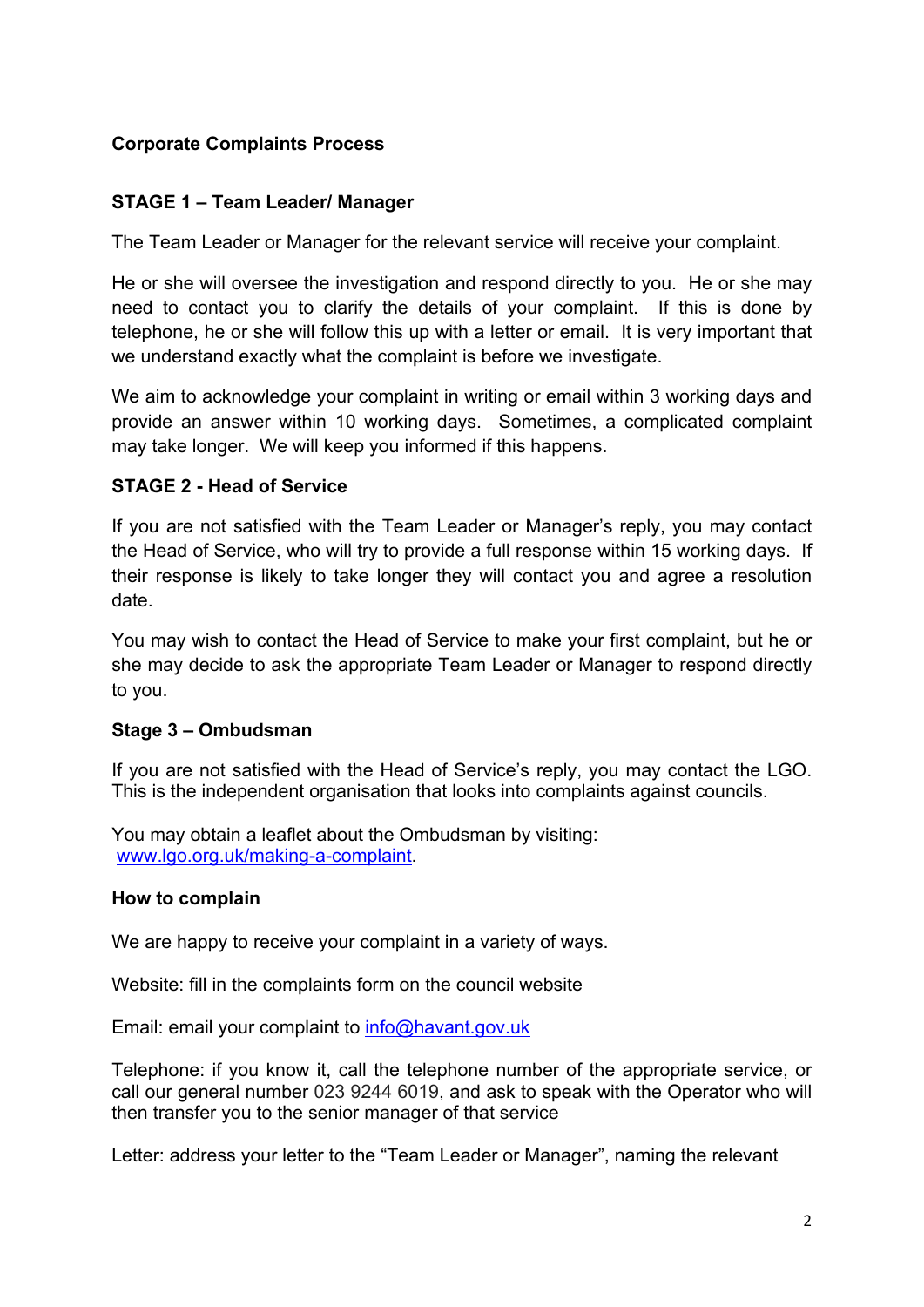service, or to the Customer Service Manager - "Complaints" at Havant Borough Council, Public Service Plaza, Civic Centre Rd, Havant PO9 2AX

In person: phone first to make an appointment if you wish to discuss your complaint with the appropriate Team Leader or Manager.

Through your local Councillor: they will forward your complaint to the relevant Team Leader or Manager.

## **Resolving the complaint**

We aim to resolve 85% of all complaints within 10 working days. Sometimes, a complicated complaint may take longer and we will discuss a revised target date with you.

We regularly monitor this target to make sure complaints are resolved as quickly as possible.

We will work closely with you to get at the heart of the problem and do whatever we can to put things right. We will apologise if we have let you down and learn from our mistakes.

### **Policy in the management of unreasonable complainant behaviour (Vexatious)**

### **Aim of this Policy**

The aim of this policy is to contribute to our overall aim of dealing with all complainants in ways which are demonstrably consistent, fair and reasonable.

It sets out how we will decide which complainants will be treated as vexatious or unreasonably persistent, and what we will do in those circumstances. The policy is for the information of staff, staff in the Borough of Havant, partner organisations and councillors, as well as customers.

#### **Introduction**

Havant Borough Council ("the Council") are committed to dealing with all complaints fairly and impartially, and to making our services as accessible as possible.

But because of the nature or frequency of their contact with the Council's services, a few complainants behave unreasonably and hinder the consideration of their own, or other complainants' cases.

This policy covers 'unreasonable complainant behaviour', which may include one or two isolated incidents, as well as 'unreasonably persistent behaviour', which is usually a build-up of incidents or behaviour over a longer period. This also covers obsessive behaviour that is tantamount to victimisation of an individual or those associated with an individual, whether professionally or personally.

Unreasonable and unreasonably persistent complainants are those complainants who, because of the nature or frequency of their contacts with the Council, hinder the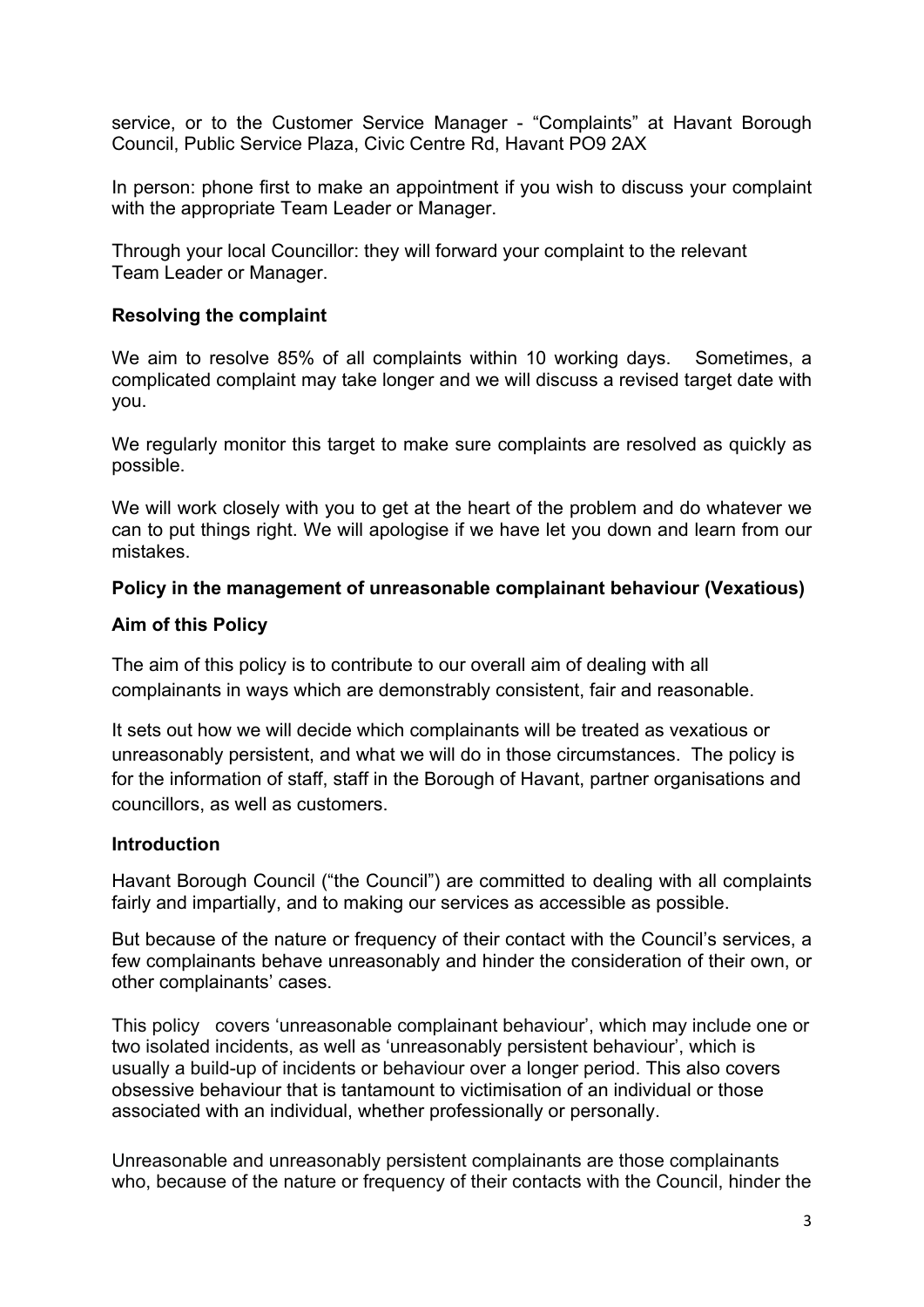Council's consideration of their, or other people's, complaints. These complaints may include complaints about Officers, Councillors and Council Services. Nothing in this policy in any way diminishes the Council's policies and procedures aimed at preventing and detecting fraud or improper behaviour.

# **Examples of unreasonable actions and behaviours**

These are some of the actions and behaviours which organisations often find problematic. Single incidents may be unacceptable, but more often the difficulty is caused by unreasonably persistent behaviour that is time consuming to manage and interferes with proper consideration of the complaint.

- Refusing to specify the grounds of a complaint, despite offers of help.
- Refusing to cooperate with the complaints investigation process.
- Refusing to accept that certain issues are not within the scope of a complaints procedure.
- Insisting on the complaint being dealt with in ways which are incompatible with the adopted complaints procedure or with good practice.
- Making unjustified complaints about staff who are trying to deal with the issues, and seeking to have them replaced.
- Changing the basis of the complaint as the investigation proceeds.
- Denying or changing statements he or she made at an earlier stage.
- Introducing trivial or irrelevant new information at a later stage.
- Raising many detailed but unimportant questions, and insisting they are all answered.
- Submitting falsified documents from themselves or others.
- Adopting a 'scatter gun' approach: pursuing parallel complaints on the same issue with various organisations.
- Making excessive demands on the time and resources of staff with lengthy phone calls, emails to numerous council staff, or detailed letters every few days, and expecting immediate responses.
- Submitting repeat complaints with minor additions/variations the complainant insists make these 'new' complaints.
- Refusing to accept the decision; repeatedly arguing points with no new evidence.

#### **Unreasonable complainant conduct**

The Council will not tolerate deceitful, abusive, offensive, threatening or other forms of unacceptable behaviour from complainants. When it occurs, we will take proportionate action to protect the wellbeing of our staff and the integrity of our processes. In certain circumstances such behaviour may be construed as harassment and the Council will consider taking legal action.

Our Officers manage a number of complaints at any one time, using their time and resources to best effect. They cannot do so if someone tries to dominate our attention with frequent, lengthy contacts and repetitive information. This hinders the consideration of their or other people's, complaints and their day to day duties as an Officer. When necessary, we will take action to restrict access to our service when unreasonable behaviour of this nature persists.